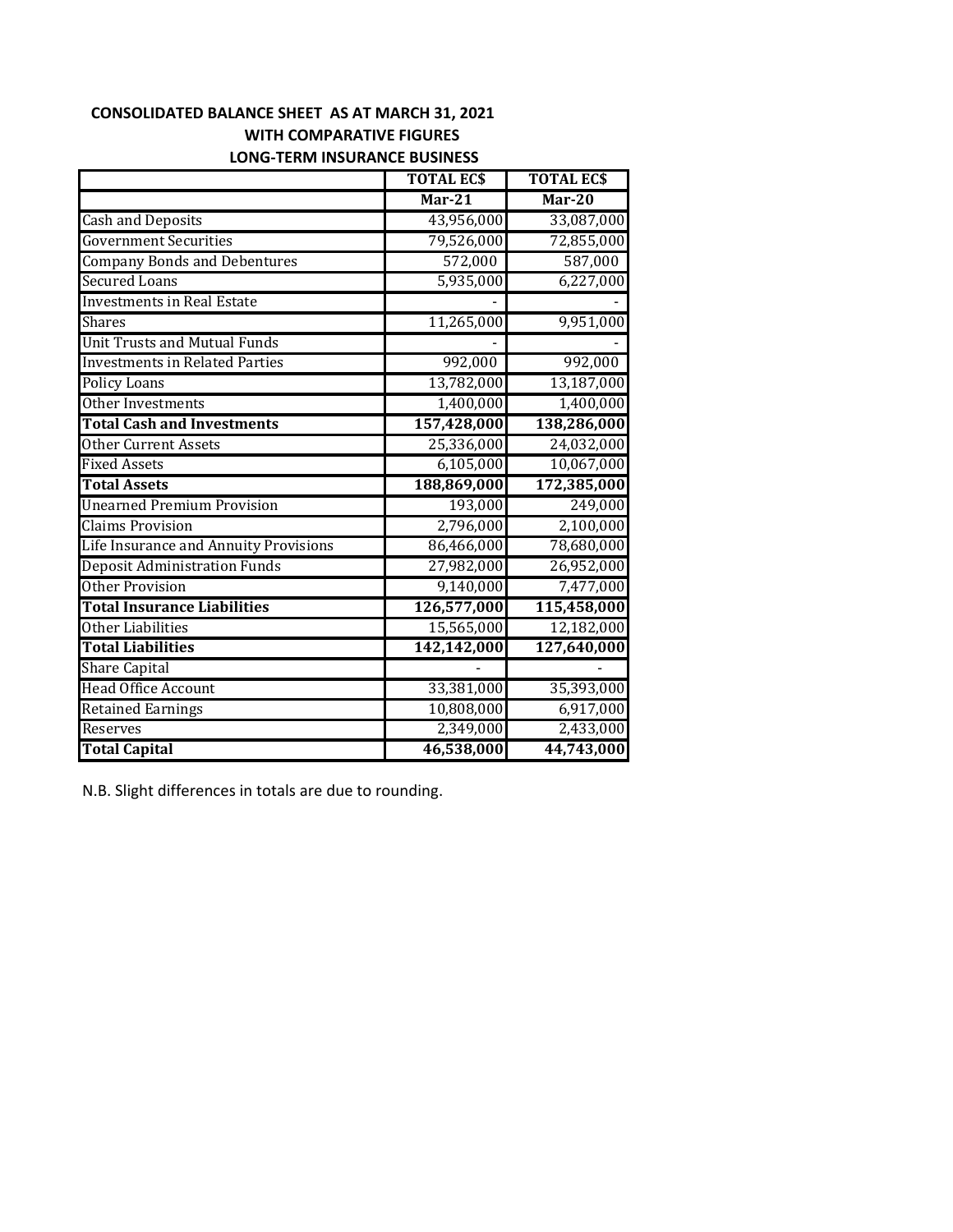# **CONSOLIDATED INCOME STATEMENT AS AT MARCH 31, 2021 WITH COMPARATIVE FIGURES**

|                               | <b>TOTAL</b> | <b>TOTAL</b> |
|-------------------------------|--------------|--------------|
|                               | $Mar-21$     | $Mar-20$     |
| <b>Gross Premuims Written</b> | 7,415,000    | 7,392,000    |
| Reinsurance Assumed           |              |              |
| Reinsurance ceded             | 214,000      | 515,000      |
| <b>Net Premuims Written</b>   | 7,201,000    | 6,877,000    |
| Investment Income             | 1,568,000    | 1,437,000    |
| Other Revenue                 | 184,000      | 209,000      |
| <b>Total Revenue</b>          | 8,953,000    | 8,523,000    |
| <b>Policy Holder Benefits</b> | 5,954,000    | 4,369,000    |
| <b>Commission Expense</b>     | 867,000      | 1,002,000    |
| Management expense            | 2,166,000    | 2,542,000    |
| Other Expenses                | 214,000      | 263,000      |
| <b>Total Expenses</b>         | 9,201,000    | 8,176,000    |
| <b>Net Income before Tax</b>  | (248,000)    | 347.000      |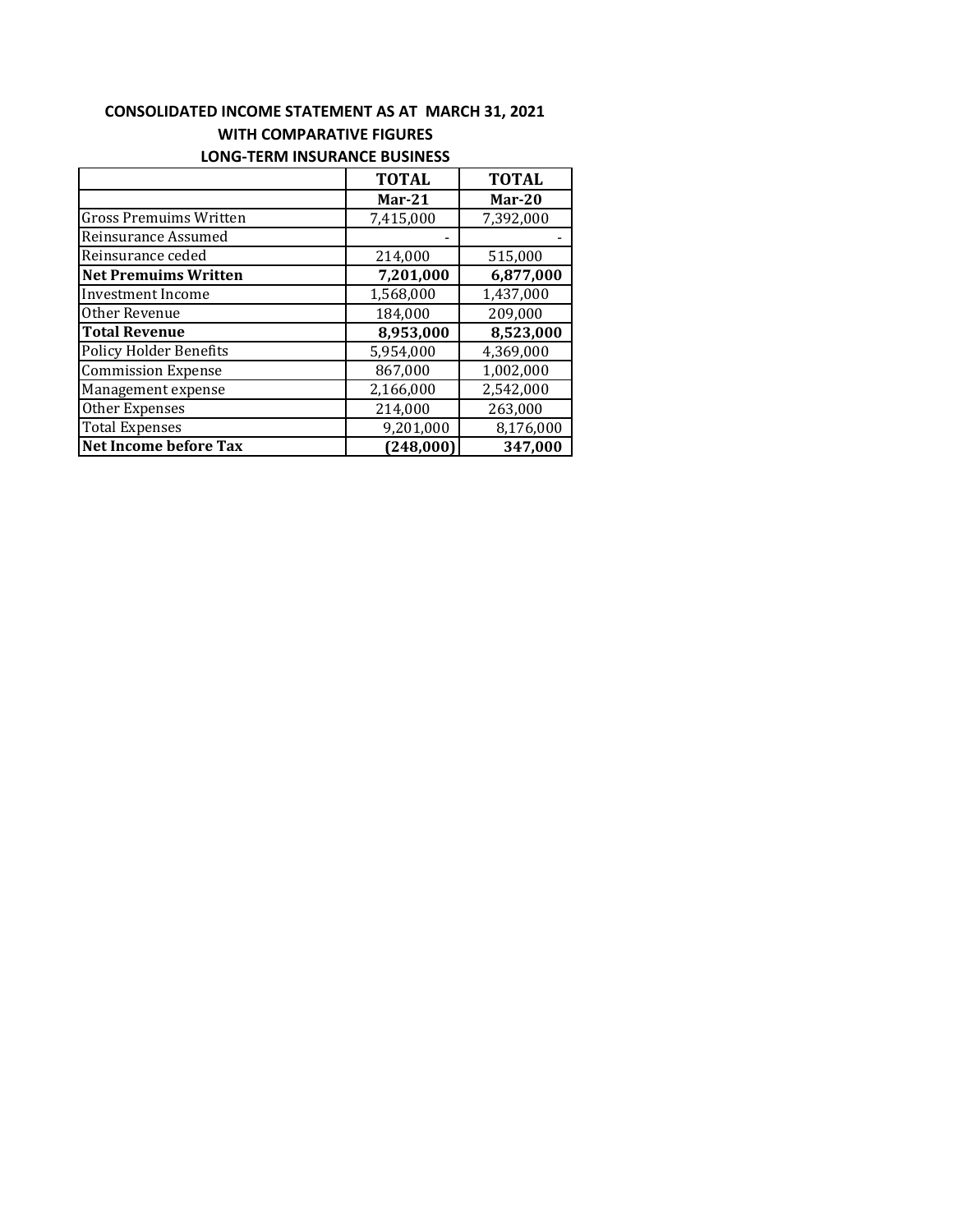### **CONSOLIDATED BALANCE SHEET AS AT MARCH 31, 2021 WITH COMPARATIVE FIGURES**

### **GENERAL INSURANCE BUSINESS**

|                                        | <b>TOTAL ECS</b> | <b>TOTAL ECS</b>        |
|----------------------------------------|------------------|-------------------------|
|                                        | $Mar-21$         | $Mar-20$                |
| <b>ASSETS</b>                          |                  |                         |
| Cash and Deposits                      | 28,430,397       | 30,820,729              |
| <b>Government Securities</b>           | 25,815,997       | 26,106,125              |
| <b>Company Bonds and Debentures</b>    | 195,000          | 381,000                 |
| <b>Secured Loans</b>                   | 161,000          | 161,000                 |
| <b>Investments in Real Estate</b>      | 4,534,720        | 4,522,720               |
| <b>Shares</b>                          | 131,000          | 318,000                 |
| <b>Investments in Related Parties</b>  | 3,093,109        | 1,134,393               |
| Other Investments                      | 3,597,995        | 3,235,498               |
| <b>Total Cash and Investments</b>      | 65,959,218       | 66,679,465              |
| <b>Other Current Assets</b>            | 34,724,537       | 35,287,181              |
| <b>Fixed Assets</b>                    | 10,428,947       | 10,331,185              |
| <b>Total Assets</b>                    | 111,112,702      | 112,297,831             |
| <b>Unearned Premium Provision</b>      | 23,275,180       | 21,988,278              |
| <b>Claims Provision</b>                | 12,960,638       | $\overline{11,}155,934$ |
| <b>Other Provision</b>                 | 3,962,491        | 5,562,731               |
| <b>Total Insurance Liabilities</b>     | 40,198,309       | 38,706,943              |
| Other Liabilities                      | 20,956,524       | 15,633,513              |
| <b>Total Liabilities</b>               | 61,154,833       | 54,340,456              |
| <b>Share Capital</b>                   | 5,900,150        | 5,900,150               |
| <b>Head Office Account</b>             | $-721,000$       | 4,548,213               |
| <b>Retained Earnings</b>               | 36,730,719       | 39,056,013              |
| Reserves                               | 8,452,000        | 8,452,000               |
| <b>Total Capital</b>                   | 50,361,869       | 57,956,376              |
| <b>Total Liabilities &amp; Capital</b> | 111,516,702      | 112,296,832             |

N.B. Slight differences in totals are due to rounding.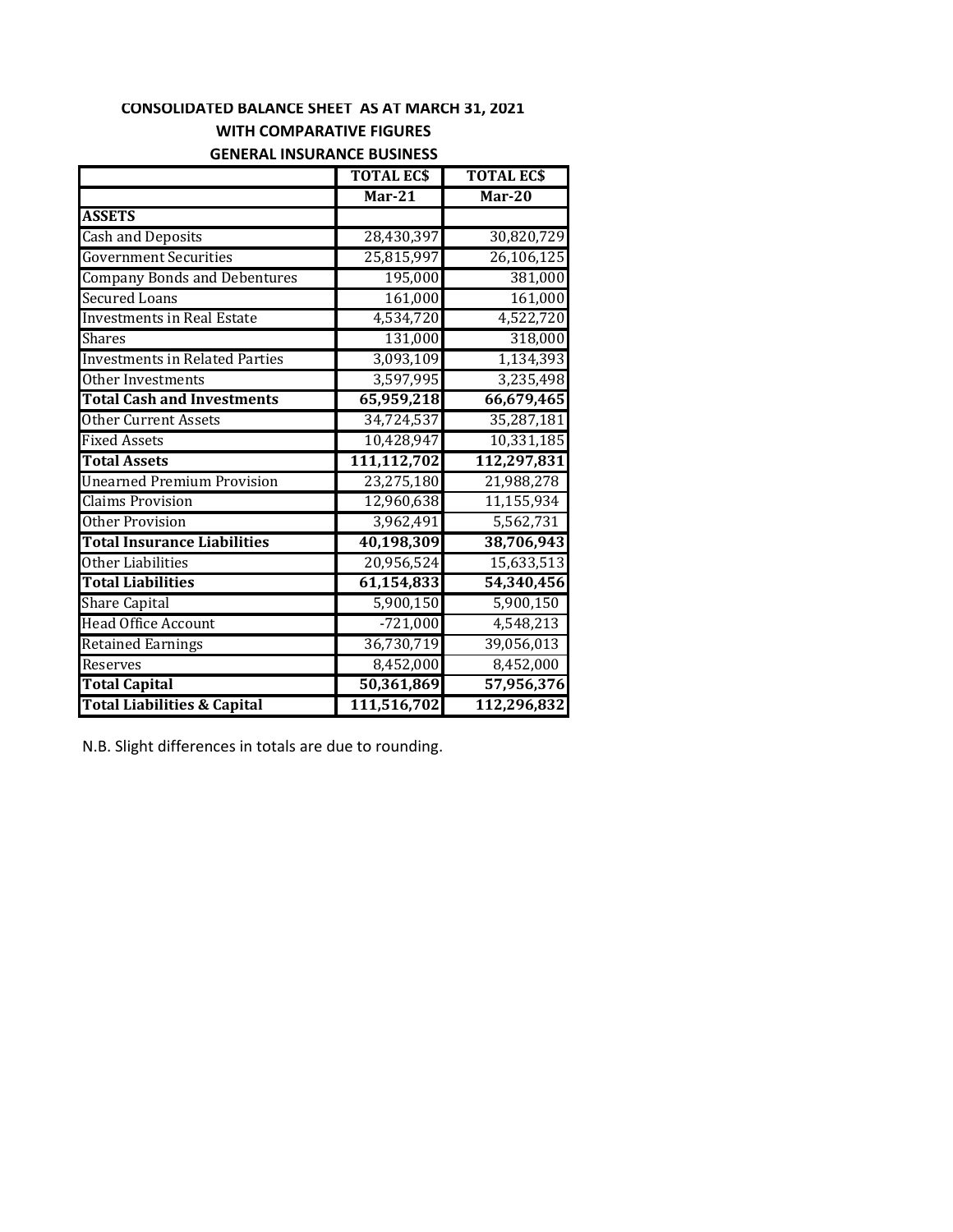## **CONSOLIDATED BALANCE SHEET AS AT MARCH 31, 2021 WITH COMPARATIVE FIGURES GENERAL INSURANCE BUSINESS**

|                                        | <b>TOTAL ECS</b> | <b>TOTAL ECS</b> |
|----------------------------------------|------------------|------------------|
|                                        | $Mar-21$         | Mar-20           |
| <b>INCOME</b>                          |                  |                  |
| Gross Premuim Written                  | 21,699,695       | 20,241,282       |
| Premuims Ceded                         | 11,610,262       | 12,036,716       |
| <b>Net Premuims Written</b>            | 10,089,433       | 8,204,567        |
| Change in unearned premuims            | 331,357          | 576,261          |
| <b>Net Premuims Earned</b>             | 10,420,790       | 8,780,828        |
| Claims expense                         | 5,575,158        | 4,925,429        |
| <b>Net Commission Expense</b>          | $-161,847$       | (211, 111)       |
| Management expense                     | 2,216,900        | 2,384,287        |
| <b>Total Underwriting Expenses</b>     | 7,630,211        | 7,098,605        |
| <b>Underwriting Income</b>             | 2,790,579        | 1,682,223        |
| <b>Investment Income</b>               | 326,696          | 398,249          |
| Other Revenue                          | 176,321          | 346,491          |
| Other Expenses                         | (209, 767)       | (190, 767)       |
| <b>Net Operating Income before Tax</b> | 3,083,829        | 2,236,195        |